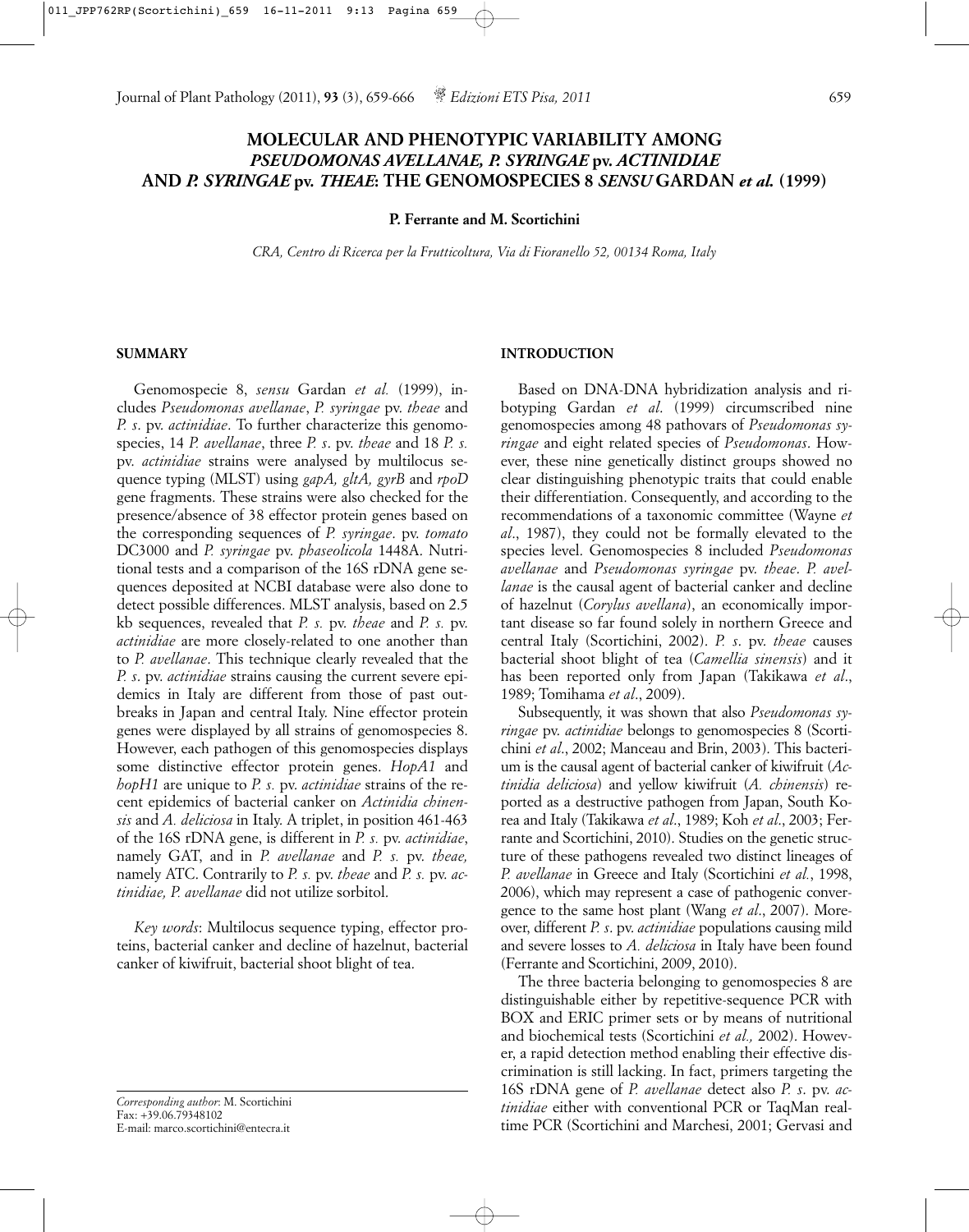Scortichini, 2009), whereas primers directed to gene fragments of 16S-23S internal transcribed spacer region (ITS), *gyrB*, *acnB*, *rpoD*, *pgi, cts* or to a putative lipoprotein, are unable to distinguish *P. s*. pv. *actinidiae* from *P. s*. pv. *theae* (Rees-George *et al*., 2010).

To further characterize this genomospecies and to determine differences among these bacteria linked to their pathogenic life style, we performed multilocus sequence typing (MLST) with four housekeeping genes and a thorough screening of 39 effector proteins presence on 35 strains of the genomospecies 8. In addition, we compared the sequences of gene fragments (i.e. 16S rDNA) of the genomospecies 8 bacteria deposited at NCBI for identitifying significant differences for designing specific primers to be utilized in the detection of the three phytopathogens. Finally, further nutritional tests were performed to provide phenotypic traits that can help with the identification procedures.

# **MATERIALS AND METHODS**

**Bacterial strains.** The *P. avellanae*, *P. s*. pv. *actinidiae* and *P. s*. pv. *theae* strains used in this study are listed in Table 1. They were previously identified or received from international culture collections or individuals scientists. *P. s*. pv. *tomato* DC3000 was used as positive control for the effector detection. All strains were maintained on nutrient agar with 3% sucrose (NSA) at 25- 26°C.

**Table 1.** Strains belonging to genomospecies 8 *sensu* Gardan *et al.* (1999) (*Pseudomonas avellanae*, *P. syringae* pv. *theae*, *P. s.* pv. *actinidiae*) used in this study.

| Species/Pathovar     | Strain name              | Origin        | Year of isolation | Host                        |
|----------------------|--------------------------|---------------|-------------------|-----------------------------|
| P. avellanae         | CRA-PAV 2058             | Italy-Viterbo | 1994              | Corylus avellana            |
| P. avellanae         | CRA-PAV 037              | Italy-Viterbo | 1992              | Corylus avellana            |
| P. avellanae         | CRA-PAV 040              | Italy-Viterbo | 1993              | Corylus avellana            |
| P. avellanae         | CRA-PAV 1113             | Italy-Viterbo | 1998              | Corylus avellana            |
| P. avellange         | CRA-PAV 1267             | Italy-Viterbo | 2003              | Corylus avellana            |
| P. avellanae         | CRA-PAV 011              | Italy-Rome    | 1991              | Corylus avellana            |
| P. avellanae         | <b>CRA-FRU VIVTGR1</b>   | Italy-Rome    | 2007              | Corylus avellana            |
| P. avellanae         | BPIC 631 $^{\mathrm{T}}$ | Greece        | 1976              | Corylus avellana            |
| P. avellanae         | <b>BPIC 710</b>          | Greece        | 1987              | Corylus avellana            |
| P. avellanae         | <b>BPIC 665</b>          | Greece        | 1976              | Corylus avellana            |
| P. avellanae         | BPIC 641                 | Greece        | 1976              | Corylus avellana            |
| P. avellange         | <b>BPIC 715</b>          | Greece        | 1987              | Corylus avellana            |
| P. avellange         | <b>BPIC 1422</b>         | Greece        | 1987              | Corylus avellana            |
| P. avellange         | <b>BPIC 1435</b>         | Greece        | 1990              | Corylus avellana            |
| P. s. pv. theae      | SUPP 2709PT1 T           | Japan         | 1983              | Camellia sinensis           |
| P. s. pv. theae      | SUPP68                   | Japan         | 1983              | Camellia sinensis           |
| P. s. pv. theae      | <b>CFBP 4092</b>         | Japan         | 1983              | Camellia sinensis           |
| P. s. pv. actinidiae | CRA-FRU 8.52             | Italy-Latina  | 2008              | Actinidia chinensis-CK3     |
| P. s.pv. actinidiae  | CRA-FRU 8.43             | Italy-Latina  | 2008              | Actinidia chinensis-Hort16A |
| P. s. pv. actinidiae | CRA-FRU 8.57             | Italy-Latina  | 2009              | Actinidia chinensis-Hort16A |
| P. s. pv. actinidiae | CRA-FRU 1.2              | Italy-Latina  | 2009              | Actinidia chinensis-CK3     |
| P. s. pv. actinidiae | CRA-FRU 3.1              | Italy-Latina  | 2009              | Actinidia chinensis-Hort16A |
| P. s. pv. actinidiae | <b>CRA-FRU 10.14</b>     | Italy-Latina  | 2009              | Actinidia chinensis-Jin Tao |
| P. s.pv. actinidiae  | <b>CRA-FRU 10.15</b>     | Italy-Latina  | 2009              | Actinidia chinensis-Jin Tao |
| P. s. pv. actinidiae | <b>CRA-FRU 10.16</b>     | Italy-Latina  | 2009              | Actinidia chinensis-Jin Tao |
| P. s. pv. actinidiae | CRA-FRU 5.1              | Italy-Latina  | 2009              | Actinidia deliciosa-Hayward |
| P. s. pv. actinidiae | CRA-FRU 8.69             | Italy-Latina  | 2009              | Actinidia deliciosa-Hayward |
| P. s. pv. actinidiae | <b>CRA-FRU 8.75</b>      | Italy-Latina  | 2009              | Actinidia deliciosa-Hayward |
| P. s. pv. actinidiae | 4252 A.1                 | Italy-Ravenna | 2009              | Actinidia chinensis-Hort16A |
| P. s. pv. actinidiae | 4649.1                   | Italy-Ravenna | 2009              | Actinidia chinensis-Hort16A |
| P. s. pv. actinidiae | <b>NCPPB 3871</b>        | Italy-Rome    | 1992              | Actinidia deliciosa-Hayward |
| P. s. pv. actinidiae | NCPPB 3873               | Italy-Rome    | 1992              | Actinidia deliciosa-Hayward |
| P. s. pv. actinidiae | KW11 $^T$ =NCPPB 3739    | Japan         | 1984              | Actinidia deliciosa-Hayward |
| P. s. pv. actinidiae | KW31                     | Japan         | 1984              | Actinidia deliciosa-Hayward |
| P. s. pv. actinidiae | KW30=NCPPB 3740          | Japan         | 1984              | Actinidia deliciosa-Hayward |
| type-strain          |                          |               |                   |                             |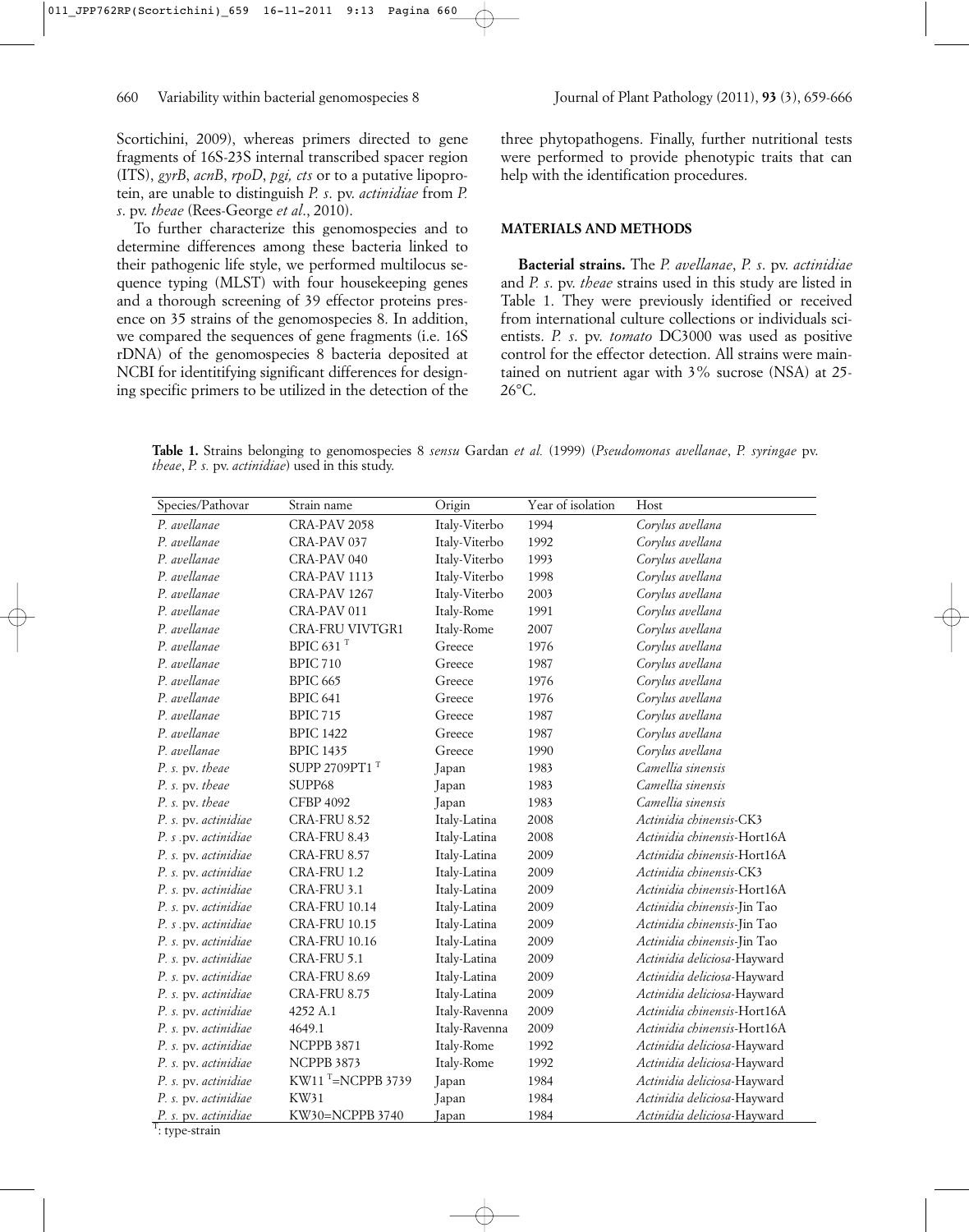**Multilocus sequence typing.** For multilocus sequence typing (MLST), fragments of *gapA, gltA, gyrB*, and *rpoD* genes coding for glyceraldehyde-3-phosphate dehydrogenase, citrate synthase, DNA gyrase B and sigma factor 70, respectively, were amplified from genomic DNA of *P. avellanae*, *P. s.* pv. *actinidiae* and *P. s*. pv. *theae* strains listed in Table 1. DNA was extracted as already described (Ferrante and Scortichini, 2010). Gene fragments were amplified and sequenced with primers described by Sarkar and Guttman (2004). All PCR reactions were performed in a Bio-Rad MJ Mini thermal cycler. The annealing temperature used for *gapA*, *gltA*, *gyrB* and *rpoD* was 54°C, 72°C, 62°C, and 76°C, respectively and the PCRamplified products were custom sequenced (Primm, Italy). A neighbor-joining dendrogram was generated with the concatenated data of the four housekeeping genes using the SplitsTree4 software (Huson and Bryant, 2006) to infer the genetic relationships among the genomospecies 8 strains. *P. s*. pv. *tomato* DC3000 (genomospecies 3), indicated as the closest genomospecies by Gardan *et al.* (1999), was used as outgroup. Bootstrap values were obtained using the PhyML method by means of the TOPALi program version 2.5 (Milne *et al*., 2008), available at http://www. topali.org*/*.

# **Effector protein genes detection.** The presence of 38

effector genes in *P. avellanae*, *P. s.* pv. *actinidiae* and *P. s*. pv. *theae* strains was evaluated by PCR using the primers listed in Table 2. Two *P. s*. pv. *syringae* strains, Pss P14a and CRA-FRU 10.31, obtained from *C. avellana* and *A. chinensis*, respectively, were also analysed for comparison. Effector primers were designed using the Primer3 program based on the sequences of *P*. *s.* pv. *tomato* DC3000 and *P. s*. pv*. phaseolicola* 1448A effector genes, and available at *Pseudomonas*-PlantInteraction website (www.pseudomonas-syringae.org). For *hrpK1*, *hopAF1* and *hopAN1* effectors, the primers described by Ferrante *et al.* (2009) were used. PCR was carried out in a total volume of 25 µl containing 1X PCR buffer (10 mM Tris-HCl, 50 mM KCl, 0.1% TritonX-100, pH 9), 50 pmol of each primer, 1.25 U GoTaq DNA Polymerase (Promega, USA), 0.2 mM each dNTPs (Promega, USA),  $2 \text{ mM MgCl}_2$  and  $1 \text{ µl of } 50 \text{ ng DNA}$ extracted by alkaline lysis. All PCR reactions were performed in the above mentioned thermal cycler at the following condition: denaturation at 95°C for 5 min, 30 sec of annealing at 58°C, extension at 72°C for 1 min for 35 cycles, followed by 5 min final extension at 72°C. For *hrpK1* and *hopAF1* and for *hopAN1* amplification annealing temperatures of 64°C and 68°C, respectively, was used. Amplification products were separated on 1% agarose gels, in Tris-acetate-EDTA (TAE) buffer



**Fig. 1.** Dendrogram of relationships using concatenated data and the neighbour-joining algorithm obtained with *gapA, gltA, gyrB*, and *rpoD* nucleotidic gene sequences among strains of genomospecies 8. Bootstrap values are reported at the main nodes.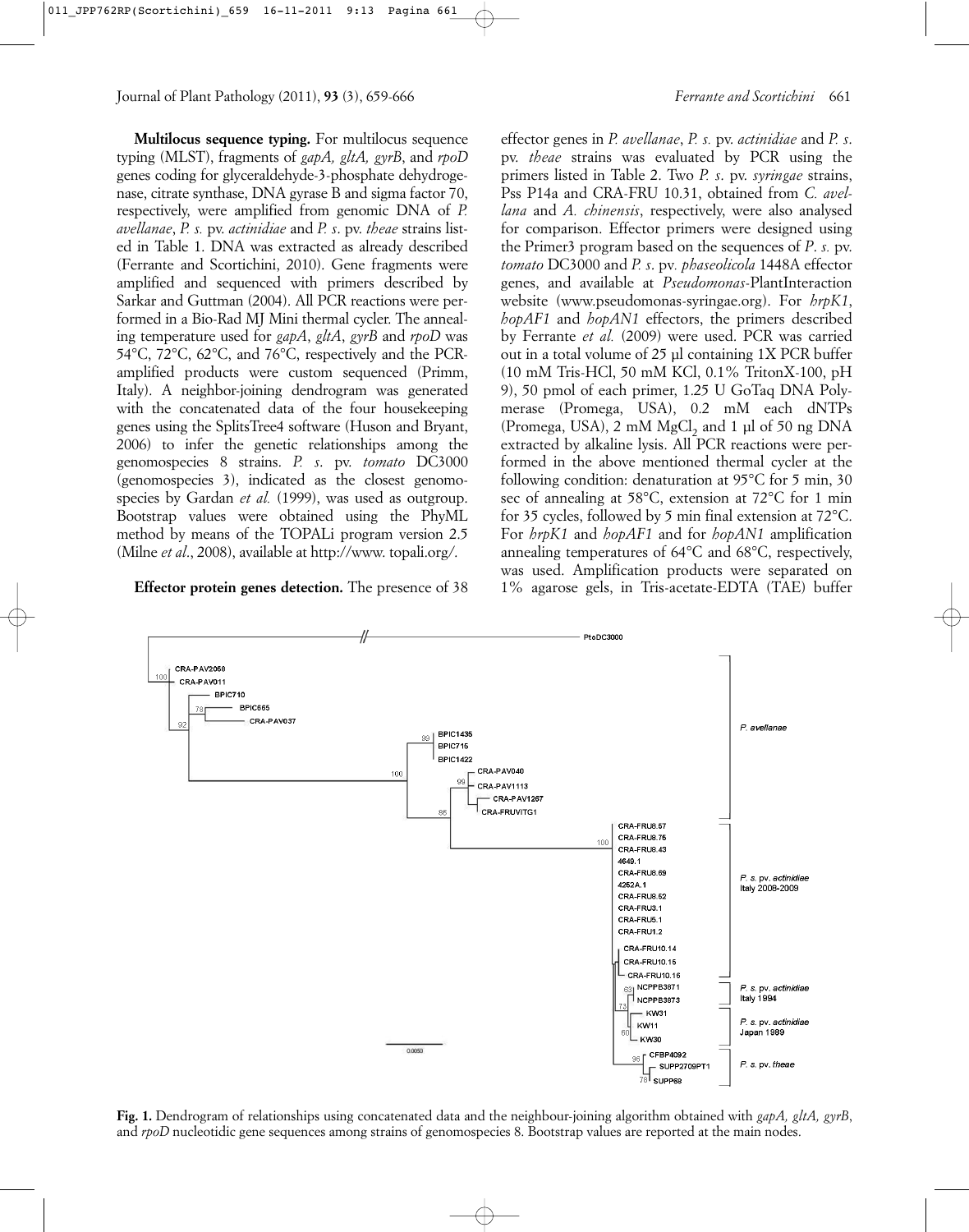| Primer name            | Primer sequence                                          | Reference                      |
|------------------------|----------------------------------------------------------|--------------------------------|
| avrPto-F               | 5'-GAACTCCCCAGACCGAGTTA-3'                               |                                |
| avrPto-R               | 5'-CCAGTGTTCTTTGCGTATGTG-3'                              |                                |
| $hopA1-F$              | 5'-CGGCAAGAGGTACGAGATTC-3'                               |                                |
| $hopA1-R$              | 5'-TTCAATGCCTTTAGCGTGTG-3'                               |                                |
| $hopB1-F$              | 5'-AGGCTATTATCCGCCAACCT-3'                               |                                |
| $hopB1-R$              | 5'-TCTTGCAACAGGATGCTCAC-3'                               |                                |
| hopC1-F                | 5'-TCTGGACACATCGGAAAACA-3'                               | Ferrante and Scortichini, 2010 |
| $hopC1-R$              | 5'-GGAAGGGTAGGCCTGAGTTC-3'                               |                                |
| $hopD1-F$              | 5'-GTTACTGAGCTCGCCAGACC-3'                               |                                |
| $hopD1-R$              | 5'-TGGTGGCTACATGCAACAAT-3'                               |                                |
| $hopF2-F$              | 5'-GGTAATATTTGCGGCACCTC-3'<br>5'-AATCTCCCAGTCGCATTTTG-3' |                                |
| $hopF2-R$              | 5'-TAATGCCTCGCCTAAGATGG-3'                               |                                |
| $hopG1-F$<br>$hopG1-R$ | 5'-AGCTCACCTTTCAGGCACAT-3'                               |                                |
|                        |                                                          |                                |
| $hopAN1-F$             | 5'-GCGCACCGTGCAGAGCAT-3'                                 |                                |
| $hopAN1-R$             | 5'-GTCAGCGGGTGGTTCTGC-3'                                 |                                |
| $hopAF1-F$             | 5'-CAAGCAGAAAGACGGCATC-3'                                | Ferrante et al., 2009          |
| $hopAF1-R$             | 5'-GCACACGCGACAGCAATG-3'                                 |                                |
| $hrpK1-F$              | 5'-GACARTGCCGACAAGGACK-3'                                |                                |
| $hrpK1-R$              | 5'-ATCKGCGGTTTGCAGAGACT-3'                               |                                |
| avrE1-F                | 5'-TGGTCAAGGAACTGGAAACC-3'                               | This study                     |
| avrE1-R                | 5'-CAGAGCCCTGTAGCCTTGTC-3'                               |                                |
| $hopE1-F$              | 5'-GAGTTTCCGGTAGCTCGTCA-3'                               |                                |
| $hopE1-R$              | 5'-GCCGTATCTCTCGATCCACT-3'                               |                                |
| $hopH1-F$              | 5'-CGTCTCGATATCCAGGCATC-3'                               |                                |
| $hopH1-R$              | 5'-TTCAGCTCGGATGGAGTTCT-3'                               |                                |
| $hopK1-F$              | 5'-ACAACATCTATCGCCCAAGC-3'                               |                                |
| $hopK1-R$              | 5'-AGCCATGGTATCCTCTGGTG-3'                               |                                |
| $hopM1-F$              | 5'-ATCCGGTAGGTGAGCTGATG-3'                               |                                |
| $hopM1-R$              | 5'-ATACCGCTCAACGTGCTCTT-3'                               |                                |
| $hopN1-F$              | 5'-CGCTAAGACGCAACACGATA-3'                               |                                |
| $hopN1-R$              | 5'-AATAGGCCTGCTGCTCGATA-3'                               |                                |
| $hopO1-1-F$            | 5'-TCTGGGACGATGCTTTCTCT-3'                               |                                |
| $hopO1-1-R$            | 5'-TGTGCAGACCGGTTACTTTG-3'                               |                                |
| $hopO1-2-F$            | 5'-TCAGCTCAATCCACAGCATC-3'                               |                                |
| $hopO1-2-R$            | 5'-TACCCGGTTTGAAACGACTC-3'                               |                                |
| $hopQ1-1-F$            | 5'-TCACACAAGCCCCTTTTACC-3'                               |                                |
| $hopQ1-1-R$            | 5'-ACGTCCGAAAGAACCATGAG-3'                               |                                |
| hopR1-F                | 5'-CATACGGCTTGAGAACAGCA-3'                               |                                |
| hopR1-R                | 5'-GTGGTATCGGGATGGTTGAC-3'                               |                                |
| $hopS1'-F$             | 5'-GCGCAGAAGTCCTCTTCAAA-3'                               |                                |
| hopS1'-R               | 5'-ACCTTCCCAAGCTCTGGATT-3'                               |                                |
| hopS2-F                | 5'-TTTTGCACCCAACAAGACTG-3'                               |                                |
| $hopS2-R$              | 5'-CTCGCCACAGAATGAAGTGA-3'                               |                                |
| $hopT1-1-F$            | 5'-GAAATCGTCCAGGCAGTCTC-3'                               |                                |
| $hopT1-1-R$            | 5'-TCACTTCAAGCATCGAATGG-3'                               |                                |
| $hopT1-2-F$            | 5'-AGTGCGTTGGTAGAGGCATT-3'                               |                                |
| $hopT1-2-R$            | 5'-ATAGCGGACCAGCTCTTTGA-3'                               |                                |
| $hopQ1-2-F$            | 5'-TTCAAGCTGGATTGCTTCCT-3'                               |                                |
| $hopQ1-2-R$            | 5'-GACTGGACAAGCGCAGATTT-3'                               |                                |
| $hopT2-F$              | 5'-CACGGGTTGGAAGTCCTAAA-3'                               |                                |
| $hopT2-R$              | 5'-TGACGCTTTATTGGCTGTTG-3'                               |                                |
| $hopV1-F$              | 5'-GACGTCACACACGATGTTCC-3'                               |                                |
| $hopV1-R$              | 5'-TTTTTCCAGTGCATCAGCAG-3'                               |                                |
| $hopX1-F$              | 5'-CTTTGCCCGGCTACTTACTG-3'                               |                                |
| $hopX1-R$              | 5'-CGGACAAATGCATCATCAAG-3'                               |                                |
| $hopY1-F$              | 5'-ATGATCAATGCCGCTTCAAT-3'                               |                                |
| $hopY1-R$              | 5'-AGTGGCGCTGATCTTCTTGT-3'                               |                                |
| $hopAA1-1-F$           | 5'-GATAAATGCGATTGCCGATT-3'                               |                                |
| $hopAA1-1-R$           | 5'-GAGCCTTGGGCTCTTTATCC-3'                               |                                |
| $hopAA1-2-F$           | 5'-TGCATTACCTGAGCACTTCG-3'                               |                                |

**Table 2.** Primers for detecting the presence of effector proteins in genomospecies 8 used in this study.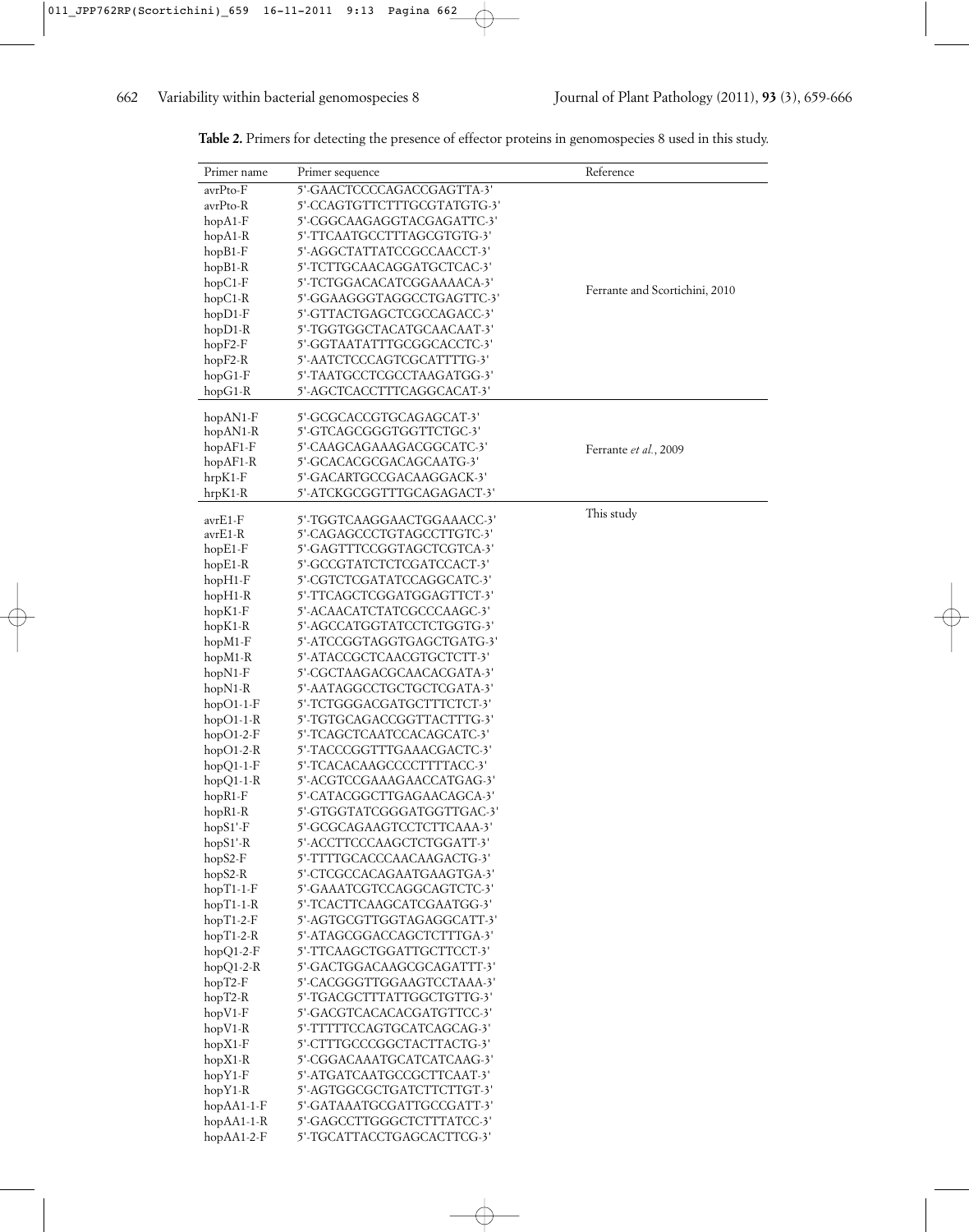| $hopAA1-2-R$ | 5'-TGACTGTTTTCGCCAGTTTG-3'  |
|--------------|-----------------------------|
| $hopAB2-F$   | 5'-GAGCAGGGTATGCCTACAGC-3'  |
| $hopAB2-R$   | 5'-CAAATTCAGCAGGGGATGTT-3'  |
| $hopAD1-F$   | 5'-GAGCTTAATGGTCGCTTTGC-3'  |
| $hopAD1-R$   | 5'-TCCGCATCTAGCACCTTCTT-3'  |
| $hopAH1-F$   | 5'-AGTCCGACTTCAGGCTCAAA-3'  |
| $hopAH1-R$   | 5'-CGTCACGCTGTTCGAAGTTA-3'  |
| $hopAI1-F$   | 5'-AGAAAAAATGCGGAAGCTGAA-3' |
| $hopAI1-R$   | 5'-ATCAGCGAACGGCTTGAC-3'    |
| $hopAM1-F$   | 5'-CCAAGTTAAATCGGCAGGAA-3'  |
| $hopAM1-R$   | 5'-TCAGGTCAACGCTATTTTCG-3'  |
| $hopAO1-F$   | 5'-GCAACCTATTCAGCACAGCA-3'  |
| $hopAO1-R$   | 5'-AGGTGATAGGCAAACCGTTG-3'  |
| $hopAO1-F$   | 5'-TCGAATTTCAACCAGCTCAG-3'  |
| $hopAO1-R$   | 5'-CGTCCGACCGAGATTAAATG-3'  |

0.5X, and visualized by a Bio-Rad Gel Logic 100 UV transilluminator. Presence/absence of a band of the expected size was taken as indication of the presence or absence of the gene in the tested strain. *P. s*. pv. *tomato* DC3000 and *P. s*. pv*. phaseolicola* 1448A were used as positive controls. The analysis was performed twice.

**Comparison of 16S rDNA gene**. Comparisons were performed with sequences of 16S rDNA (1.434 bp) gene of genomospecies 8 strains deposited at NCBI databank. The type-strains of species and pathovars belonging to genomospecies 8 were included. The following accessions were compared. 16S rDNA: X95745, AJ889838, and AJ889839 for *P. avellanae*; AB001450 for *P. s.* pv. *theae*; AJ889840, EU906856, GQ914994, and D86357 for *P. s*. pv. *actinidiae*. All ambiguous and terminal sequences were edited before data analysis with Geneious 4.7.4. (http://www.geneious.com) and aligned using ClustalW 1.83 (http://www.ebi.ac.uk/tools/ clustalw2/).

**Nutritional tests.** For determining possible discriminative nutritional tests within genomospecies 8, the utilization of the following compounds was assessed, as described by Lelliott and Stead (1987): L-alanine, dulcitol, erythritol, D-fructose, glycerol, D-glucose, mannitol, Dmannose, maltose, melibiose, myoinositol, L-rhamnose, D-ribose, sorbitol, D-sucrose, D-threalose.

# **RESULTS**

**Multilocus sequence typing (MLST).** MLST of *gapA*, *gltA*, *gyrB*, and *rpoD* gene fragments provided 2.5 kb of sequences. MLST analysis based on the concatenated data and using the NJ algorithm is shown in Fig. 1. *P. avellanae* strains clustered separately from *P. s*. pv. *actinidiae* and *P. s.* pv. *theae* strains. Within this species, two subgroups were found. One subgroup includes only strains from Greece, whereas another only strains from Italy. In addition, other five strains showed single sequence types. *P. s*. pv. *actinidiae* and *P. s*. pv. *theae*

formed a tighter cluster. The *P. s*. pv. *actinidiae* strains from Japan and from past bacterial canker infections in Italy grouped in subclusters separate from the other strains causing recent outbreaks in Italy. The three *P. s*. pv. *theae* strains clustered separately. High bootstrap values supported dendrogram branching. *P. s*. pv. *tomato* DC3000, used as outgroup, was located away from the genomospecies 8.

**Detection of effector protein genes.** The detection of 38 effector proteins revealed remarkable difference among strains of genomospecies 8 (Fig. 2). Nine effectors, namely *hopO1-1, hopAN1, hopS2, hopY1, hopAA1- 1, hopR1, hopB1* and *hrpK1,* are common to all 35 strains tested. In contrast, five effectors, namely *hopC1, hopG1, hopK1, hopT2* and *hopAB2* are unique to all *P. avellanae* strains. Two effector protein genes, *avrE1* and *hopY1*, appear unique to *P. s.* pv. *theae*, whereas other two (*hopA1* and *hopH1*) are unique to the *P. s*. pv. *actinidiae* strains of recent epidemics by *A. chinensis* and *A. deliciosa* in Italy. By contrast, all the *P. s.* pv. *actinidiae* strains previously isolated in Japan, and NCPPB 3871 and 3873, isolated in Italy in 1992, had two effectors (*hopAH1* and *hopAM1*) that are not found in the strains of recent epidemics in Italy. *P. s.* pv. *syringae* strains isolated from *C. avellana* and *A. chinensis* showed a limited number of the effector genes herein assessed.

**Table 3.** Differences among *Pseudomonas avellanae*, *P. syringae* pv. *actinidiae* and *P. s.* pv. *theae* based on the comparison of 16S rDNA gene sequences obtained from accessions deposited at the National Center for Biotechnology Information (NCBI) and ClustalW algorithm.

| Gene position P. avellange | P. s. pv. actinidiae P. s. pv. theae |      |
|----------------------------|--------------------------------------|------|
| 16S rDNA                   |                                      |      |
| 461-463 ATC                | GAT                                  | ATC. |
| 1025                       | G                                    |      |
| 1125                       |                                      |      |
| 1128                       |                                      |      |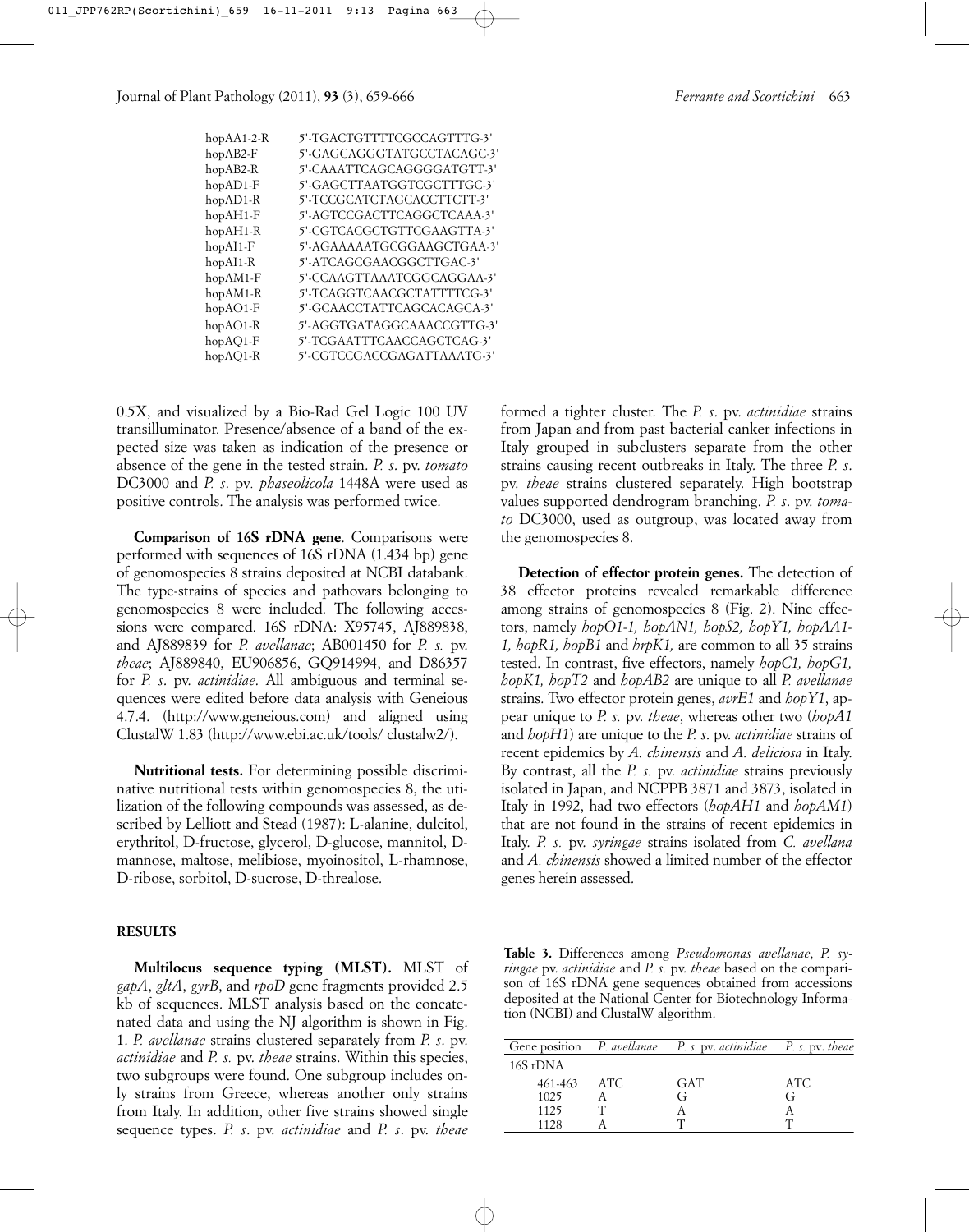| t VAqon             |             |             |             |         |        |            |                      |               |              |              |            |             |             |                                            |           |                      |             |                  |             |                |         |            |         |            |              |            |             |                           |                |                 |                 |        |             |          |                                       |                                                |                 |                                            |
|---------------------|-------------|-------------|-------------|---------|--------|------------|----------------------|---------------|--------------|--------------|------------|-------------|-------------|--------------------------------------------|-----------|----------------------|-------------|------------------|-------------|----------------|---------|------------|---------|------------|--------------|------------|-------------|---------------------------|----------------|-----------------|-----------------|--------|-------------|----------|---------------------------------------|------------------------------------------------|-----------------|--------------------------------------------|
| hrpK1               |             |             |             |         |        |            |                      |               |              |              |            |             |             |                                            |           |                      |             |                  |             |                |         |            |         |            |              |            |             |                           |                |                 |                 |        |             |          |                                       |                                                |                 |                                            |
| haqon               |             |             |             |         |        |            |                      |               |              |              |            |             |             |                                            |           |                      |             |                  |             |                |         |            |         |            |              |            |             |                           |                |                 |                 |        |             |          |                                       |                                                |                 |                                            |
| hapR1               |             |             |             |         |        |            |                      |               |              |              |            |             |             |                                            |           |                      |             |                  |             |                |         |            |         |            |              |            |             |                           |                |                 |                 |        |             |          |                                       |                                                |                 |                                            |
| r-tAAqon            |             |             |             |         |        |            |                      |               |              |              |            |             |             |                                            |           |                      |             |                  |             |                |         |            |         |            |              |            |             |                           |                |                 |                 |        |             |          |                                       |                                                |                 |                                            |
| <b>LYqon</b>        |             |             |             |         |        |            |                      |               |              |              |            |             |             |                                            |           |                      |             |                  |             |                |         |            |         |            |              |            |             |                           |                |                 |                 |        |             |          |                                       |                                                |                 |                                            |
| <b>Saqod</b>        |             |             |             |         |        |            |                      |               |              |              |            |             |             |                                            |           |                      |             |                  |             |                |         |            |         |            |              |            |             |                           |                |                 |                 |        |             |          |                                       |                                                |                 |                                            |
| h-10qon             |             |             |             |         |        |            |                      |               |              |              |            |             |             |                                            |           |                      |             |                  |             |                |         |            |         |            |              |            |             |                           |                |                 |                 |        |             |          |                                       |                                                |                 |                                            |
| hopQ1-2             |             |             |             |         |        |            |                      |               |              |              |            |             |             |                                            |           |                      |             |                  |             |                |         |            |         |            |              |            |             |                           |                |                 |                 |        |             |          |                                       |                                                |                 |                                            |
| h-tOqin             |             |             |             |         |        |            |                      |               |              |              |            |             |             |                                            |           |                      |             |                  |             |                |         |            |         |            |              |            |             |                           |                |                 |                 |        |             |          |                                       |                                                |                 |                                            |
| <b>INdou</b>        |             |             |             |         |        |            |                      |               |              |              |            |             |             |                                            |           |                      |             |                  |             |                |         |            |         |            |              |            |             |                           |                |                 |                 |        |             |          |                                       |                                                |                 |                                            |
| <b>Laqon</b>        |             |             |             |         |        |            |                      |               |              |              |            |             |             |                                            |           |                      |             |                  |             |                |         |            |         |            |              |            |             |                           |                |                 |                 |        |             |          |                                       |                                                |                 |                                            |
| S-1AAqon            |             |             |             |         |        |            |                      |               |              |              |            |             |             |                                            |           |                      |             |                  |             |                |         |            |         |            |              |            |             |                           |                |                 |                 |        |             |          |                                       |                                                |                 |                                            |
| hxqon               |             |             |             |         |        |            |                      |               |              |              |            |             |             |                                            |           |                      |             |                  |             |                |         |            |         |            |              |            |             |                           |                |                 |                 |        |             |          |                                       |                                                |                 |                                            |
| <b>Sa</b> Aqon      |             |             |             |         |        |            |                      |               |              |              |            |             |             |                                            |           |                      |             |                  |             |                |         |            |         |            |              |            |             |                           |                |                 |                 |        |             |          |                                       |                                                |                 |                                            |
| <b>STqon</b>        |             |             |             |         |        |            |                      |               |              |              |            |             |             |                                            |           |                      |             |                  |             |                |         |            |         |            |              |            |             |                           |                |                 |                 |        |             |          |                                       |                                                |                 |                                            |
| hopK1               |             |             |             |         |        |            |                      |               |              |              |            |             |             |                                            |           |                      |             |                  |             |                |         |            |         |            |              |            |             |                           |                |                 |                 |        |             |          |                                       |                                                |                 |                                            |
| <b>MAqon</b>        |             |             |             |         |        |            |                      |               |              |              |            |             |             |                                            |           |                      |             |                  |             |                |         |            |         |            |              |            |             |                           |                |                 |                 |        |             |          |                                       |                                                |                 |                                            |
| hopG1               |             |             |             |         |        |            |                      |               |              |              |            |             |             |                                            |           |                      |             |                  |             |                |         |            |         |            |              |            |             |                           |                |                 |                 |        |             |          |                                       |                                                |                 |                                            |
| hopC1               |             |             |             |         |        |            |                      |               |              |              |            |             |             |                                            |           |                      |             |                  |             |                |         |            |         |            |              |            |             |                           |                |                 |                 |        |             |          |                                       |                                                |                 |                                            |
| tMAqon              |             |             |             |         |        |            |                      |               |              |              |            |             |             |                                            |           |                      |             |                  |             |                |         |            |         |            |              |            |             |                           |                |                 |                 |        |             |          |                                       |                                                |                 |                                            |
| <b>Hqon</b>         |             |             |             |         |        |            |                      |               |              |              |            |             |             |                                            |           |                      |             |                  |             |                |         |            |         |            |              |            |             |                           |                |                 |                 |        |             |          |                                       |                                                |                 |                                            |
| <b>IHAqon</b>       |             |             |             |         |        |            |                      |               |              |              |            |             |             |                                            |           |                      |             |                  |             |                |         |            |         |            |              |            |             |                           |                |                 |                 |        |             |          |                                       |                                                |                 |                                            |
| <b>Mqon</b>         |             |             |             |         |        |            |                      |               |              |              |            |             |             |                                            |           |                      |             |                  |             |                |         |            |         |            |              |            |             |                           |                |                 |                 |        |             |          |                                       |                                                |                 |                                            |
| <b>L</b> /qou       |             |             |             |         |        |            |                      |               |              |              |            |             |             |                                            |           |                      |             |                  |             |                |         |            |         |            |              |            |             |                           |                |                 |                 |        |             |          |                                       |                                                |                 |                                            |
|                     |             |             |             |         |        |            |                      |               |              |              |            |             |             |                                            |           |                      |             |                  |             |                |         |            |         |            |              |            |             |                           |                |                 |                 |        |             |          |                                       |                                                |                 |                                            |
| <b>AVIE1</b>        |             |             |             |         |        |            |                      |               |              |              |            |             |             |                                            |           |                      |             |                  |             |                |         |            |         |            |              |            |             |                           |                |                 |                 |        |             |          |                                       |                                                |                 |                                            |
| S-rOqon             |             |             |             |         |        |            |                      |               |              |              |            |             |             |                                            |           |                      |             |                  |             |                |         |            |         |            |              |            |             |                           |                |                 |                 |        |             |          |                                       |                                                |                 |                                            |
| <b>LMqon</b>        |             |             |             |         |        |            |                      |               |              |              |            |             |             |                                            |           |                      |             |                  |             |                |         |            |         |            |              |            |             |                           |                |                 |                 |        |             |          |                                       |                                                |                 |                                            |
| S-ITqon             |             |             |             |         |        |            |                      |               |              |              |            |             |             |                                            |           |                      |             |                  |             |                |         |            |         |            |              |            |             |                           |                |                 |                 |        |             |          |                                       |                                                |                 |                                            |
| I-ITqon             |             |             |             |         |        |            |                      |               |              |              |            |             |             |                                            |           |                      |             |                  |             |                |         |            |         |            |              |            |             |                           |                |                 |                 |        |             |          |                                       |                                                |                 |                                            |
| tOAqon              |             |             |             |         |        |            |                      |               |              |              |            |             |             |                                            |           |                      |             |                  |             |                |         |            |         |            |              |            |             |                           |                |                 |                 |        |             |          |                                       |                                                |                 |                                            |
| <b>MAqon</b>        |             |             |             |         |        |            |                      |               |              |              |            |             |             |                                            |           |                      |             |                  |             |                |         |            |         |            |              |            |             |                           |                |                 |                 |        |             |          |                                       |                                                |                 |                                            |
| <b>MAqon</b>        |             |             |             |         |        |            |                      |               |              |              |            |             |             |                                            |           |                      |             |                  |             |                |         |            |         |            |              |            |             |                           |                |                 |                 |        |             |          |                                       |                                                |                 |                                            |
| <b>MAqon</b>        |             |             |             |         |        |            |                      |               |              |              |            |             |             |                                            |           |                      |             |                  |             |                |         |            |         |            |              |            |             |                           |                |                 |                 |        |             |          |                                       |                                                |                 |                                            |
| <b>JopE1</b>        |             |             |             |         |        |            |                      |               |              |              |            |             |             |                                            |           |                      |             |                  |             |                |         |            |         |            |              |            |             |                           |                |                 |                 |        |             |          |                                       |                                                |                 |                                            |
| hopF2               |             |             |             |         |        |            |                      |               |              |              |            |             |             |                                            |           |                      |             |                  |             |                |         |            |         |            |              |            |             |                           |                |                 |                 |        |             |          |                                       |                                                |                 |                                            |
| hepor'              |             |             |             |         |        |            |                      |               |              |              |            |             |             |                                            |           |                      |             |                  |             |                |         |            |         |            |              |            |             |                           |                |                 |                 |        |             |          |                                       |                                                |                 |                                            |
| of <sup>q</sup> ivs |             |             |             |         |        |            |                      |               |              |              |            |             |             |                                            |           |                      |             |                  |             |                |         |            |         |            |              |            |             |                           |                |                 |                 |        |             |          |                                       |                                                |                 |                                            |
|                     |             |             |             |         |        |            |                      |               |              |              |            |             |             |                                            |           |                      |             |                  |             |                |         |            |         |            |              |            |             |                           |                |                 |                 |        |             |          |                                       |                                                |                 |                                            |
|                     | CRA-FRU8.52 | CRA-FRU8.43 | CRA-FRU8.57 | 4252A.1 | 4649.1 | CRA-FRU1.2 | CRA-FRU3.1           | CRA-FRU10.14  | CRA-FRU10.15 | CRA-FRU10.16 | CRA-FRU5.1 | CRA-FRU8.69 | CRA-FRU8.75 | NCPPB3871                                  | NCPPB3873 | NCPPB3739 (KW11)     | <b>RW31</b> | NCPPB3740 (KW30) | CRA-PAV2058 | <b>BPIC710</b> | BPIC665 | CRA-PAV037 | BPIC641 | CRA-PAV040 | CRA-PAV1113  | CRA-PAV011 | CRA-PAV1267 | BPIC631<br>CRA-FRUVIVTGR1 | <b>BPIC715</b> | <b>BPIC1422</b> | <b>BPIC1435</b> | SUPP68 | SUPP2709PT1 | CFBP4092 | PssP14a                               |                                                | <b>Pph1448A</b> | PtoDC3000                                  |
|                     |             |             |             |         |        |            |                      |               |              |              |            |             |             |                                            |           |                      |             |                  |             |                |         |            |         |            |              |            |             |                           |                |                 |                 |        |             |          |                                       |                                                |                 |                                            |
|                     |             |             |             |         |        |            |                      |               |              |              |            |             |             |                                            |           |                      |             |                  |             |                |         |            |         |            |              |            |             |                           |                |                 |                 |        |             |          |                                       |                                                |                 |                                            |
|                     |             |             |             |         |        |            |                      |               |              |              |            |             |             |                                            |           |                      |             |                  |             |                |         |            |         |            |              |            |             |                           |                |                 |                 |        |             |          |                                       |                                                |                 |                                            |
|                     |             |             |             |         |        |            |                      |               |              |              |            |             |             |                                            |           |                      |             |                  |             |                |         |            |         |            |              |            |             |                           |                |                 |                 |        |             |          |                                       |                                                |                 |                                            |
|                     |             |             |             |         |        |            |                      |               |              |              |            |             |             |                                            |           |                      |             |                  |             |                |         |            |         |            |              |            |             |                           |                |                 |                 |        |             |          |                                       |                                                |                 |                                            |
|                     |             |             |             |         |        |            |                      |               |              |              |            |             |             |                                            |           |                      |             |                  |             |                |         |            |         |            |              |            |             |                           |                |                 |                 |        |             |          |                                       |                                                |                 |                                            |
|                     |             |             |             |         |        |            |                      |               |              |              |            |             |             |                                            |           |                      |             |                  |             |                |         |            |         |            |              |            |             |                           |                |                 |                 |        |             |          | P. s. pv. syringae (Corylus avellana) | P. s. pv. syringae (A. chinensis) CRA-FRU10.31 |                 |                                            |
|                     |             |             |             |         |        |            |                      |               |              |              |            |             |             |                                            |           |                      |             |                  |             |                |         |            |         |            |              |            |             |                           |                |                 |                 |        |             |          |                                       |                                                |                 |                                            |
|                     |             |             |             |         |        |            |                      |               |              |              |            |             |             |                                            |           |                      |             |                  |             |                |         |            |         |            |              |            |             |                           |                |                 |                 |        |             |          |                                       |                                                |                 |                                            |
|                     |             |             |             |         |        |            |                      |               |              |              |            |             |             |                                            |           |                      |             |                  |             |                |         |            |         |            |              |            |             |                           |                |                 |                 |        |             |          |                                       |                                                |                 |                                            |
|                     |             |             |             |         |        |            | P. s. pv. actinidiae | Italy 2008-09 |              |              |            |             |             | P. s. pv. <i>actinidia</i> e<br>Italy 1994 |           |                      |             |                  |             |                |         |            |         |            |              |            |             |                           |                |                 |                 |        | s.pv. theae |          |                                       |                                                |                 | P. s. pv. phaseolicola<br>P. s. pv. tomato |
|                     |             |             |             |         |        |            |                      |               |              |              |            |             |             |                                            |           | P. s. pv. actinidiae | Japan 1984  |                  |             |                |         |            |         |            | P. avellanae |            |             |                           |                |                 |                 |        |             |          |                                       |                                                |                 |                                            |
|                     |             |             |             |         |        |            |                      |               |              |              |            |             |             |                                            |           |                      |             |                  |             |                |         |            |         |            |              |            |             |                           |                |                 |                 |        |             |          |                                       |                                                |                 |                                            |

Fig. 2. Presence/absence of effector proteins in strains of genomospecies 8 (Pseudomonas avellanae, P. syringae pv. theae, P. syringae pv. actinidiae). **Fig. 2.** Presence/absence of effector proteins in strains of genomospecies 8 (*Pseudomonas avellanae*, *P. syringae* pv. *theae*, *P. syringae* pv. *actinidiae*).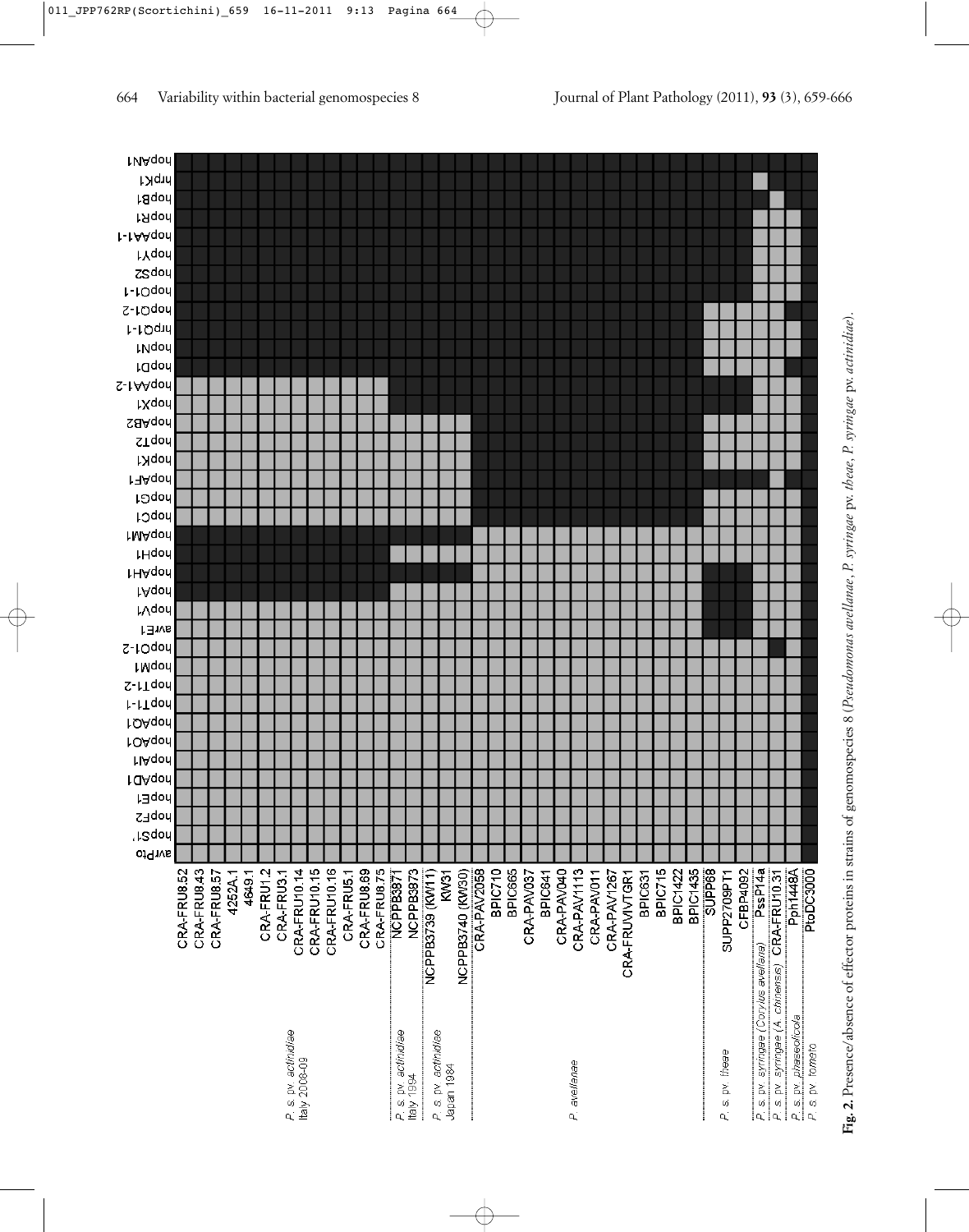|                   | P. avellanae             | P.s. pv. theae | P. s. pv. actinidiae |            |                 |  |  |  |  |  |  |  |
|-------------------|--------------------------|----------------|----------------------|------------|-----------------|--|--|--|--|--|--|--|
|                   |                          |                | Japan 1989           | Italy 1994 | Italy 2008-2009 |  |  |  |  |  |  |  |
| Sorbitol          |                          | $^{+}$         | $^{+}$               | $^{+}$     | $^{+}$          |  |  |  |  |  |  |  |
| Erythritol        |                          |                |                      |            |                 |  |  |  |  |  |  |  |
| Glycerol          | $+$                      | $^{+}$         | $^{+}$               |            | $^{+}$          |  |  |  |  |  |  |  |
| $D(+)$ -trehalose | $\overline{\phantom{m}}$ |                |                      |            |                 |  |  |  |  |  |  |  |
| $D(+)$ -mannose   | $^{+}$                   | $^{+}$         | $^{+}$               | $^{+}$     | $^{+}$          |  |  |  |  |  |  |  |
| Mannitol          | $^{+}$                   | $^{+}$         | $^{+}$               | $^{+}$     | $^{+}$          |  |  |  |  |  |  |  |
| L-rhamnose        | ٠                        |                |                      |            |                 |  |  |  |  |  |  |  |
| L-alanine         | $^{+}$                   | $^{+}$         | $^{+}$               | $^{+}$     | $^{+}$          |  |  |  |  |  |  |  |
| D-fructose        | $^{+}$                   | $^{+}$         | $^{+}$               | $+$        | $^{+}$          |  |  |  |  |  |  |  |
| Melibiose         |                          |                |                      |            |                 |  |  |  |  |  |  |  |
| Maltose           |                          |                |                      |            |                 |  |  |  |  |  |  |  |
| Dulcitol          |                          |                |                      |            |                 |  |  |  |  |  |  |  |
| $D(-)$ -ribose    | $^{+}$                   | $^{+}$         | $^{+}$               | $^{+}$     | $^{+}$          |  |  |  |  |  |  |  |
| $D(+)$ -sucrose   | $^{+}$                   | $^{+}$         | $^{+}$               | $^{+}$     | $^{+}$          |  |  |  |  |  |  |  |
| Myoinositol       | $^{+}$                   | $^{+}$         | $^{+}$               | $^{+}$     | $^{+}$          |  |  |  |  |  |  |  |
| $D(+)$ -glucose   | $^{+}$                   | $^{+}$         | $^{+}$               | $^+$       | $^{+}$          |  |  |  |  |  |  |  |

**Table 4.** Nutritional tests performed with strains of genomospecies 8 (*Pseudomonas avellanae*, *P. syringae* pv. *theae* and *P. syringae.* pv. *actinidiae*).

**Comparison of 16S rDNA gene and nutritional tests.** The comparison of the 16S rDNA gene (1,434 bp) sequences of eight isolates of *P. avellanae*, *P. s.* pv. *theae* and *P. s*. pv. *actinidiae,* including all the type-strains, disclosed some slight but consistent differences (Table 3). In particular, GAT was found for *P. s*. pv. *actinidiae* and ATC for *P. avellanae* and *P. s.* pv. *theae* in position 461- 463. Other single-base differences were present at positions 1025, 1126 and 1128 (Table 3). Also the assessment of nutritional tests revealed some differences within the genomospecies 8 (Table 4). In fact, *P. avellanae* was unable to utilize sorbitol, contrary to *P. s.* pv. *theae* and *P. s*. pv. *actinidiae*. In addition, the *P. s*. pv. *actinidiae* strains of the recent epidemics in Italy utilized glycerol, contrary to the strains isolated in 1992. All the other nutritional features herein assessed were identical.

#### **DISCUSSION**

This work has shown that bacterial strains belonging to genomospecies 8 represent a tight cluster within the genomospecies grouping suggested by Gardan *et al*. (1999). In fact, MLST analysis revealed that: (i) all strains of this genomospecies cluster distantly from *P. s.* pv. *tomato* DC3000 (genomospecies 3) which, based on DNA-DNA hybridization and ribotyping, is the closest genomospecies (Gardan *et al.*, 1999); (ii) *P. s*. pv. *theae* and *P. s*. pv. *actinidiae* are genetically more closely related to one another than to *P. avellanae,* which also show a higher genetic variability. Interestingly, MLST analysis disclosed consistent differences among the *P. s.* pv. *actinidiae* strains isolated from different bacterial canker

outbreaks in Japan and Italy, thus confirming that the current severe epidemic registered in Italy is caused by different populations of the pathogen (Ferrante and Scortichini, 2010; Marcelletti and Scortichini, 2011). Some phenotypic features can also to distinguish *P. avellanae* from *P. s*. pv. *theae* and *P. s*. pv. *actinidiae* since *P. avellanae* does not utilize sorbitol, contrary to the other genomospecies 8 members. Moreover, the 16S rDNA gene sequences revealed only one difference within genomospecies 8 at position 461-463, i.e. GAT for *P. s*. pv. *actinidiae* and ATC for *P. avellanae* and *P. s.* pv. *theae*. However, whether this difference is enough to differentiate these pathogens using detection techniques targeting such gene remains to be established.

The study of 38 effector protein genes revealed interesting differences among the strains of genomospecies 8. In fact, there were nine effector protein genes displayed by all 35 bacterial strains tested. However, each pathogen displayed a set of distinctive effector genes that putatively could be linked to the restricted pathogenicity showed by the members of this genomospecies. Moreover, *P. s.* pv. *actinidiae* strains of past epidemics in Japan and central Italy showed two effector genes that are absent in the strains of the current epidemics in Italy. These, however, have two effector genes (*hopA1* and *hopH1*) which do not occur in the other strains. Such data would suggest that effector genes might be involved also in the differential pathogenicity of diverse populations of the same pathogen. The role(s) played by such effector genes when acting singly or in association would seem an interesting area of research to further elucidate the molecular interaction of this genomospecies with their host plants.